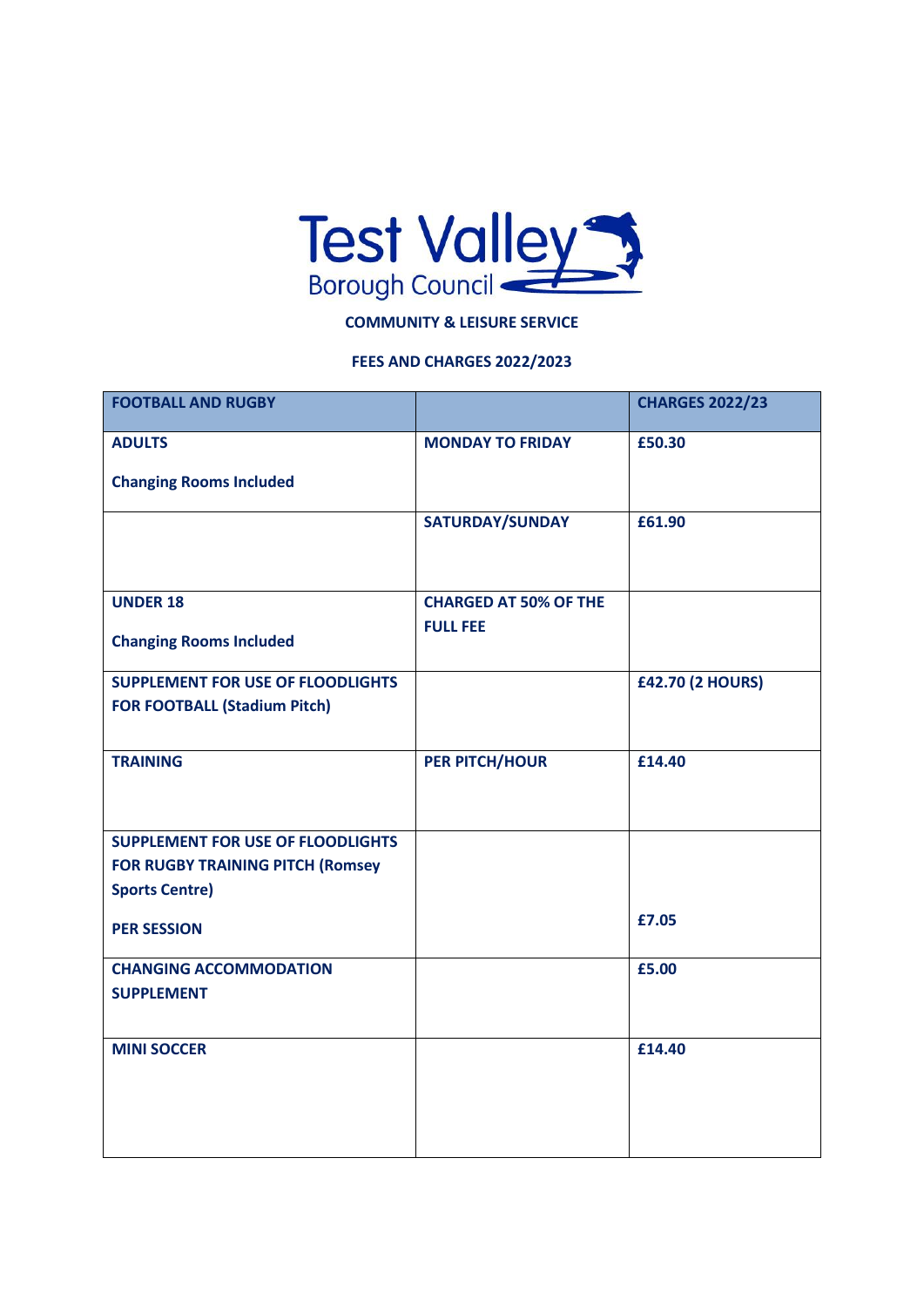| <b>CRICKET</b>                           |                                      |               |
|------------------------------------------|--------------------------------------|---------------|
| <b>ADULTS</b>                            | <b>MONDAY TO FRIDAY</b>              | £50.00        |
| <b>Changing Rooms and Pavilion Rooms</b> |                                      |               |
| <b>Included</b>                          |                                      |               |
|                                          | SATURDAY/SUNDAY                      | £65.20        |
| <b>UNDER 18</b>                          | <b>CHARGED AT 50% OF FULL</b><br>FEE |               |
| <b>Changing Rooms and Pavilion Rooms</b> |                                      |               |
| <b>Included</b>                          |                                      |               |
| <b>CROQUET (HUNTS FARM)</b>              |                                      |               |
| Per Week (Exclusive to Croquet Club)     |                                      | £43.95        |
| <b>Mon, Tues and Wednesday</b>           |                                      |               |
| <b>EVENTS</b>                            |                                      |               |
| <b>HIRE OF WHOLE SITE</b>                | <b>PER DAY</b>                       | £300 Full Day |
| (P20, Charlton)                          |                                      | £150 Half Day |
|                                          |                                      |               |
|                                          |                                      |               |
| <b>ATHLETICS</b>                         |                                      |               |
| <b>RUNNING TRACK</b>                     |                                      |               |
| <b>ANNUAL SEASON TICKET</b>              |                                      |               |
| <b>ADULT</b>                             |                                      | £39.85        |
| <b>JUNIOR (U18)</b>                      |                                      | £20.25        |
|                                          |                                      |               |
| <b>DAY TICKET</b>                        |                                      |               |
| <b>ADULTS</b>                            |                                      | £3.45         |
| <b>JUNIOR (U18)</b>                      |                                      | £1.50         |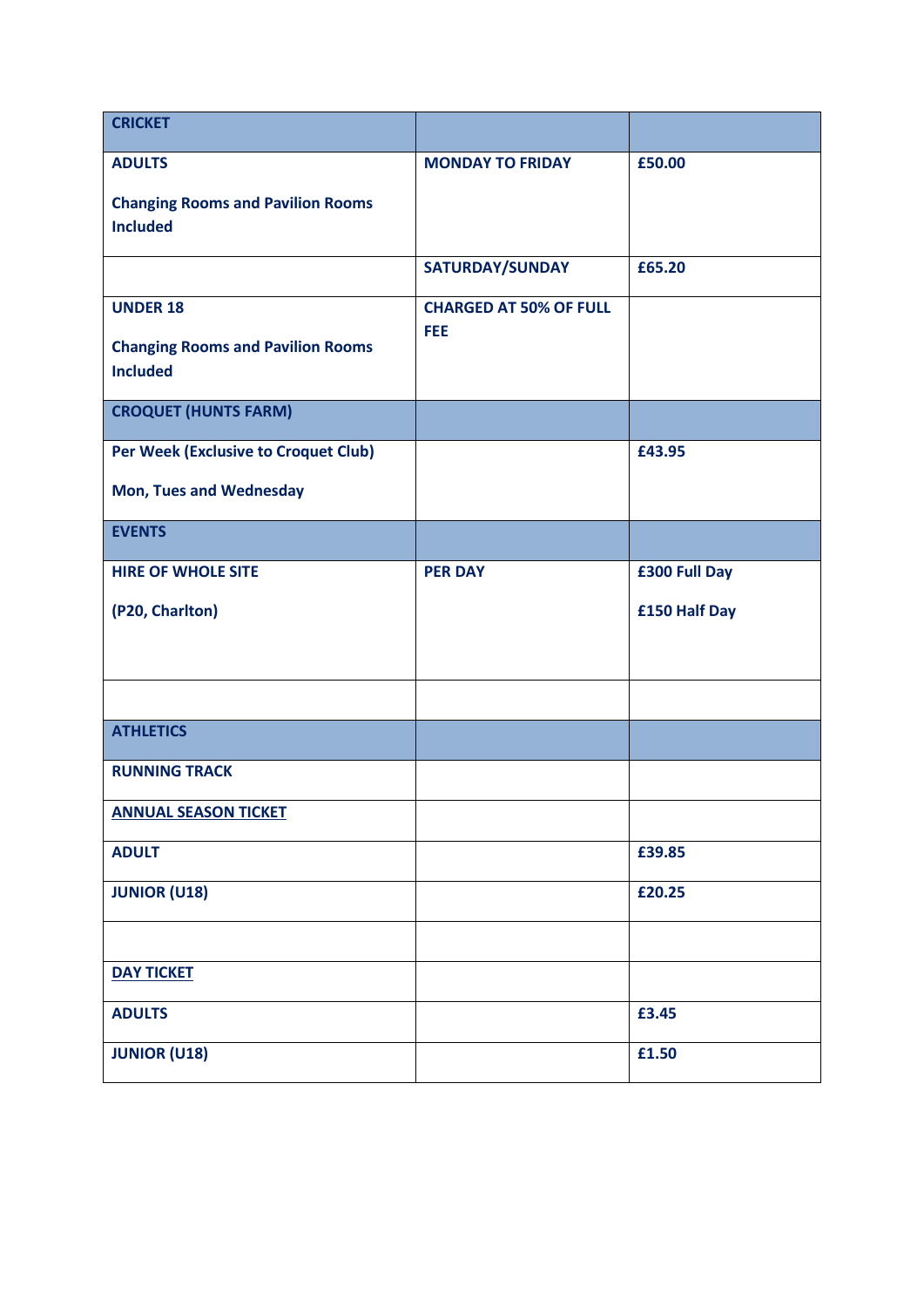| <b>ATHLETICS MEETINGS</b>              |                                             |                       |
|----------------------------------------|---------------------------------------------|-----------------------|
| <b>MONDAY TO FRIDAY</b>                | <b>9AM TO 6PM</b>                           | £169.15               |
|                                        | <b>HALF DAY</b><br>(UP TO 4 HOURS)          | £113.95               |
| <b>SATURDAYS/SUNDAYS/BANK HOLIDAYS</b> | <b>9AM TO 6PM</b>                           | £285.25               |
|                                        | <b>HALF DAY</b><br>(UP TO 4 HOURS)          | £169.15               |
| <b>UNDER 18</b>                        | <b>CHARGED AT 60% OF FULL</b><br><b>FEE</b> |                       |
| <b>SUPPLEMENT FOR USE OF</b>           |                                             |                       |
| <b>FLOODLIGHTS(ATHLETICS)</b>          |                                             |                       |
| (PER HOUR)                             |                                             | £21.35                |
| <b>GROUP TRACK TRAINING</b>            |                                             | £11.25                |
| (PER HOUR)                             |                                             |                       |
| <b>GROUNDSMAN ATTENDANCE</b>           |                                             | <b>ON APPLICATION</b> |